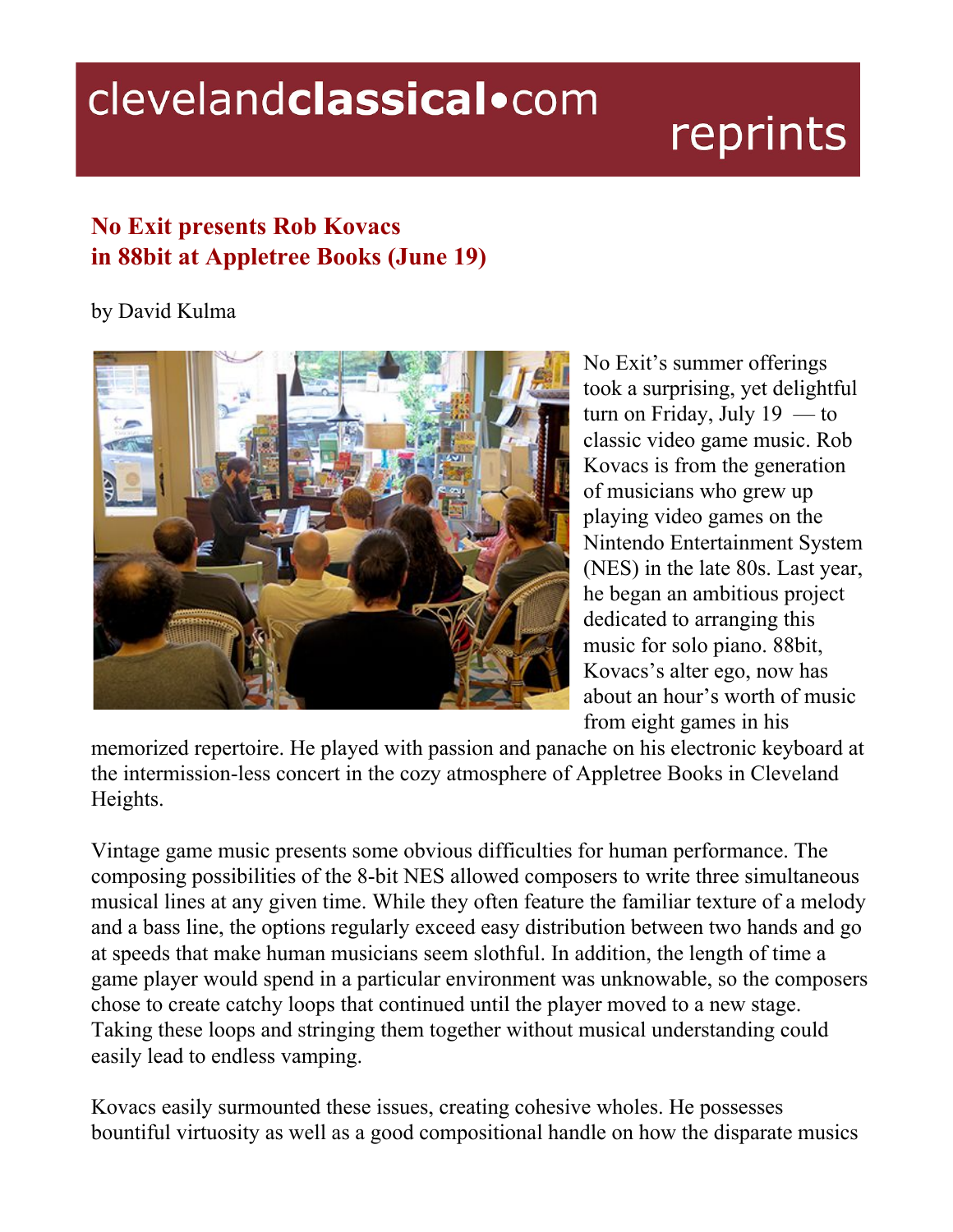of each game could flow into a standalone musical narrative. At times, Kovacs created veritable single-movement sonatas out of this spiraling, jumpy computer music. The best example was his take on Yoshio Hirai's music for *StarTropics*, an action/adventure game released in 1990. The various themes were given functional names ("Title Screen," "Danger," "Victory!") as well as poetic ones that fit the game's story ("The Test of Island Courage — Dungeon"). The music flowed so well in Kovacs' hands that when the "Boss Battle" theme came around, I was overtaken by the anxiety I remember as a kid playing similar games fighting evil overlords.



Like *StarTropics*, most of the concert was filled with music from games unfamiliar to me, but were enjoyable discoveries. *The Adventures of Lolo* resembled the Joplinesque main *Mario* theme — with a Latin feel — while *Marble Madness* was a fantastical set of etudes akin to Debussy had he been more ruthlessly minimalist. Kovacs' highly pianistic arranging choices used textures similar to Mendelssohn and Brahms where the middle voice is a hand-switching menagerie, and thickening octave doublings that made this deep-cut concert easily digestible for a classical aficionado.

The two lengthiest selections were from two well-known games, while avoiding the obvious choice of *Super Mario Bros.* Nobuo Uematsu's beautiful music for the original *Final Fantasy* (1987) is the most obviously pianistic of NES music with a famous